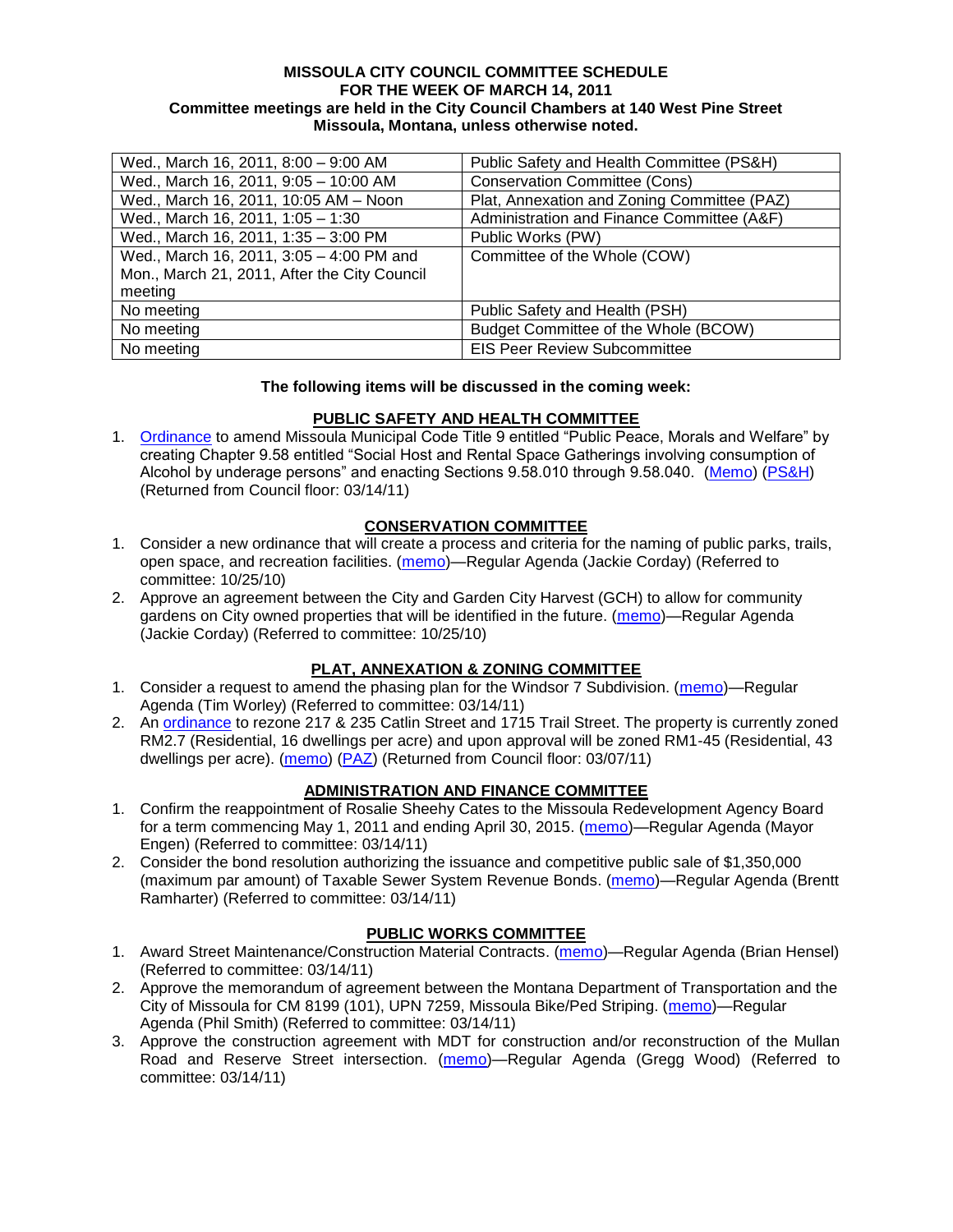- 4. Consider an exception to MMC Chapter 9.30, Noise Control, during construction and/or reconstruction of the Mullan Road and Reserve Street intersection. [\(memo\)](http://www.ci.missoula.mt.us/DocumentView.aspx?DID=5725)—Regular Agenda (Gregg Wood) (Referred to committee: 03/14/11)
- 5. Consider amendments to Missoula Municipal Code 13.04, Sewer Regulations, related to gray water systems and connection upon property transfer. [\(memo\)](http://www.ci.missoula.mt.us/DocumentView.aspx?DID=5722)—Regular Agenda (Steve King) (Referred to committee: 03/14/11)
- 6. Discuss the city's strategy to patch the plethora of potholes on Missoula's streets. [\(memo\)](http://www.ci.missoula.mt.us/DocumentView.aspx?DID=5665)—Regular Agenda (Dave Strohmaier) (Referred to committee: 03/07/11)

## **COMMITTEE OF THE WHOLE**

- 1. Administration and Council discuss legislative matters. [\(memo\)](http://www.ci.missoula.mt.us/DocumentView.aspx?DID=5433)—Regular Agenda (Ed Childers) (Referred to committee: 01/24/11)
- 2. **[Discussion Date: 03/21/11]** Mayor's Update Ongoing in Committee. (Mayor Engen)
- 3. **[Discussion Date: 03/21/11]** Updates from Council representatives on the Health Board, Community Forum, Transportation Policy Coordinating Committee, other boards and commissions as necessary. – (Ongoing in Committee)

### \*\*\*\*\*\*\*\*\*\*\*\*\*\*\*\*\*\*\*\*\*\*\*\*\*\*\*\*\*\*\*\*\*\*

#### **The following items have been referred to City Council committees, but the committees will not discuss them in the coming week:**

### **PUBLIC SAFETY AND HEALTH COMMITTEE**

- 1. Police Department Update Ongoing in Committee. (Mark Muir)
- 2. Fire Department Update Ongoing in Committee (Mike Painter)
- 3. Health Department Update Ongoing in Committee. (Ellen Leahy)
- 4. An [ordinance](ftp://ftp.ci.missoula.mt.us/Packets/Council/2008/2008-12-15/2008CatOrdinanceAmendment%5B1%5D.pdf) amending Missoula Municipal Code Chapter 6.09 entitled "Missoula Cat Ordinance" section 6.09.010 through 6.09.090 to amend definitions, to limit the number of cats over the age of four months that a person, family, or household can harbor, keep, or maintain to five and to enact other general amendments. [\(PS&H\)](ftp://ftp.ci.missoula.mt.us/Packets/Council/2008/2008-12-15/081210psh.pdf) (Returned from Council floor: 01/12/09)
- 5. An [ordinance](ftp://ftp.ci.missoula.mt.us/Packets/Council/2008/2008-12-15/DogOrdinance--PSHrevisions.pdf) amending Missoula Municipal Code Title 6 entitled "Animals" generally amending Chapter 6.04 entitled "Animals Running at Large" and Chapter 6.08 entitled "Dogs and Pet Shops," increasing the fee when an animal is impounded and establishing a fee for a boarding kennel license. [\(PS&H\)](ftp://ftp.ci.missoula.mt.us/Packets/Council/2008/2008-12-15/081210psh.pdf) (Returned from Council floor: 01/12/09)
- 6. Review implementation of the Missoula Outdoor Lighting Ordinance [\(memo\)](http://www.ci.missoula.mt.us/DocumentView.aspx?DID=4420).—Regular Agenda (Dave Strohmaier) (Referred to committee: 08/09/10)

### **CONSERVATION COMMITTEE**

- 1. Information on Trail Projects [\(memo\)](http://www.ci.missoula.mt.us/DocumentView.aspx?DID=4477).—Regular Agenda (Marilyn Marler) (Referred to committee: 08/23/2010)
- 2.
- 3. Annual tree planting program update. [\(memo\)](http://www.ci.missoula.mt.us/DocumentView.aspx?DID=5425)—Regular Agenda (Renee Mitchell) (Referred to committee: 01/24/11)
- 4. Reorganization of conservation lands advisory committees. [\(memo\)](http://www.ci.missoula.mt.us/DocumentView.aspx?DID=4957)—Regular Agenda (Marilyn Marler) (Referred to committee: 11/08/10)
- 5. Proposal to amend the development agreement between the City of Missoula and Missoula County High School District for Riverfront parcels of land. [\(memo\)](http://www.ci.missoula.mt.us/DocumentView.aspx?DID=5549)—Regular Agenda (Donna Gaukler) (Returned from Council floor: 02/28/2011)
- 6. Confirm the reappointment of Janet Sproull to the Parks and Recreation Board for a term commencing May 1, 2011 and ending April 30, 2014. [\(memo\)](http://www.ci.missoula.mt.us/DocumentView.aspx?DID=5726)—Regular Agenda (Mayor Engen) (Referred to committee: 03/14/11)

### **PLAT, ANNEXATION & ZONING COMMITTEE**

- 1. Annexation. (see separate list at City Clerk's Office for pending annexations) (Ongoing in Committee)
- 2. Update the Rattlesnake Valley Comprehensive Plan Amendment [\(memo\)](ftp://ftp.ci.missoula.mt.us/Packets/Council/2007/2007-04-02/Referrals/Rattlesnake_Plan_Update_referral.pdf).—Regular Agenda (Dave Strohmaier) (Referred to committee: 04/02/07)
- 3. Request to rezone the property legally described as Lot 3 of Scott Street Lots Subdivision, located in Section 16, T13N, R19W, P.M.M. form D (Industrial) to I-1 (Light Industrial), based on the finding of fact and conclusions of law. (PAZ [05/21/08\)](ftp://ftp.ci.missoula.mt.us/Packets/Council/2008/2008-06-02/080521paz.pdf) (Returned from Council floor: 6/2/08)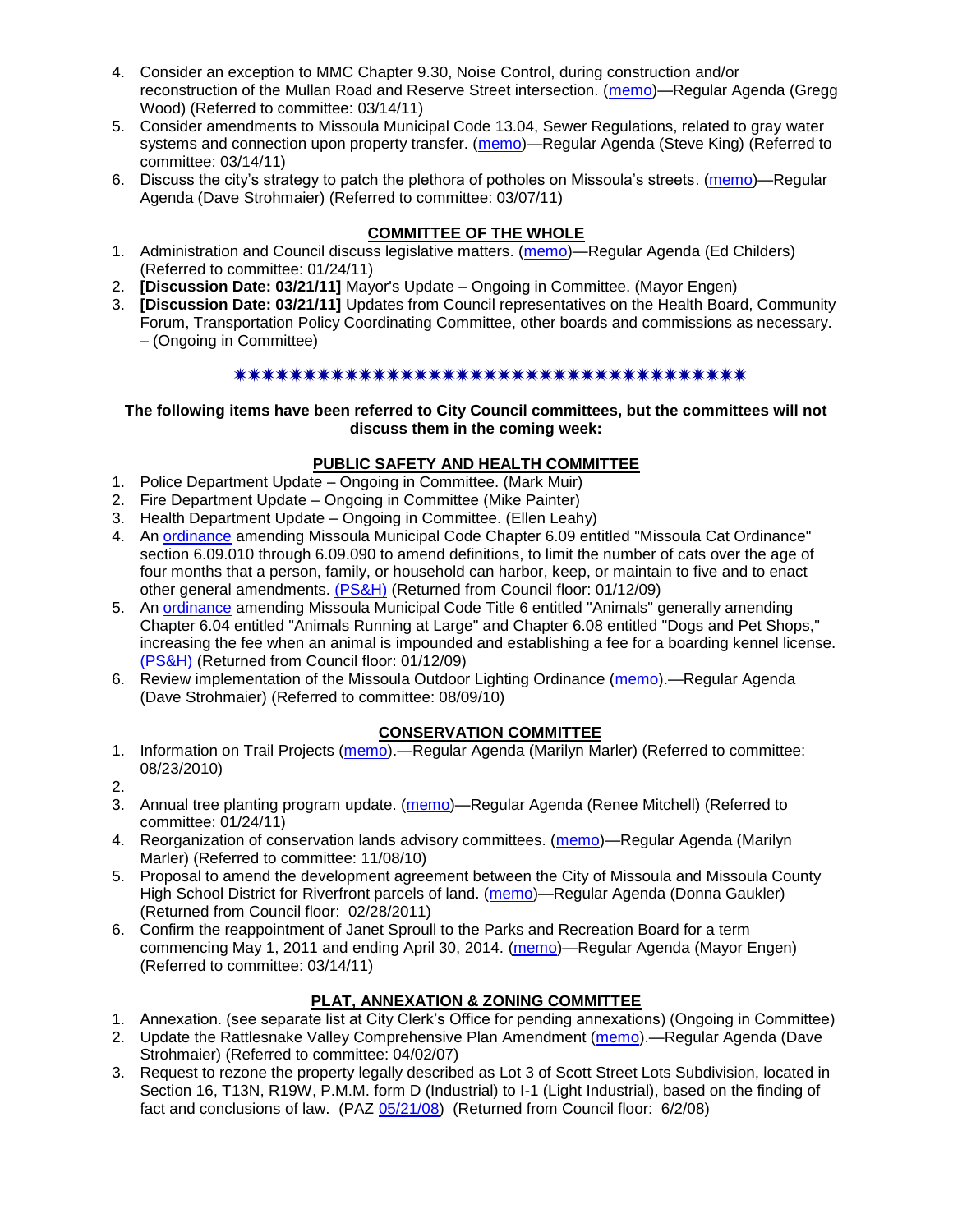- 4. Ongoing discussion of City planning issues with members of the Planning Board.—Regular Agenda (Bob Jaffe) (Referred to committee: 3/20/06)
- 5. Resolution repealing resolution No. 7404 and declaring the annexation of Lots 53 and 54 Dinsmore's Orchard Homes No. 5 null and void. [\(memo\)](http://www.ci.missoula.mt.us/DocumentView.aspx?DID=5349)—Regular Agenda (Jessica Miller) (Referred to committee: 01/10/11)
- 6. Amendments to Article 9, Public and Private Improvements of the Missoula City Subdivision Regulations. [\(memo\)](http://www.ci.missoula.mt.us/DocumentView.aspx?DID=5550)—Regular Agenda (Jen Gress) (Referred to committee: 02/07/11)
- 7. Consider a request to adopt an ordinance to rezone property described as 2000 Raymond and surrounding lands from RT5.4 (two-unit/townhouse), UZ (Unzoned Lands), and OP2 (Open and Resource Lands) to RM 2.7 (residential multi-dwelling), R5.4 (Residential – single dwelling), RT5.4 (two-unit/townhouse), and OP2 (Open and Resource Lands). [\(memo\)](http://www.ci.missoula.mt.us/DocumentView.aspx?DID=5731)—Regular Agenda (Tim Worley) (Referred to committee: 03/14/11)
- 8. [Resolution](http://www.ci.missoula.mt.us/DocumentView.aspx?DID=5689) to approve amendments to the City of Missoula Subdivision Regulations, Article 9, Public and Private Improvements. [\(Memo\)](http://www.ci.missoula.mt.us/DocumentView.aspx?DID=5550) [\(PAZ\)](http://www.ci.missoula.mt.us/Archive.aspx?ADID=3647) (Returned from Council floor: 03/14/11)

# **ADMINISTRATION AND FINANCE COMMITTEE**

- 1. Approve claims. (Ongoing) (Consent Agenda)
- 2. Approve journal vouchers. (Ongoing) (Consent Agenda)
- 3. Approve budget transfers. (Ongoing) (Consent Agenda)
- 4. An ordinance amending the municipal code as it relates to bike licensing. [\(A&F\)](ftp://ftp.ci.missoula.mt.us/Packets/Council/2008/2008-12-15/081210af.pdf) (Returned from council floor: 12/15/08)
- 5. Implications of establishing maintenance districts. [\(memo\)](ftp://ftp.ci.missoula.mt.us/Packets/Council/2009/2009-05-11/Referrals/MaintenanceDistricts.pdf) Regular Agenda (Bob Jaffe) (Referred to committee: 05/11/09)
- 6. Clarify position of council member who also serves on the board of a non-profit agency that has dealings with the city. [\(memo\)](http://www.ci.missoula.mt.us/DocumentView.aspx?DID=1840) – Regular Agenda (Ed Childers) (Referred to committee: 07/20/2009)
- 7. Review the FY 2011-15 capital improvement projects (CIP). [\(memo\)](http://www.ci.missoula.mt.us/DocumentView.aspx?DID=3522) Regular Agenda (Brentt Ramharter) (Referred to committee: 04/19/2010)
- 8. Amend Council rules to change the Council's regular meeting schedule to two meetings per month [\(memo\)](http://www.ci.missoula.mt.us/DocumentView.aspx?DID=4027).—Regular Agenda (Marty Rehbein) (Referred to committee: 06/07/10)
- 9. Discuss the disposition of surplus city property. [\(memo\)](http://www.ci.missoula.mt.us/DocumentView.aspx?DID=4862)—Regular Agenda (John Newman) (Referred to committee: 10/25/10)
- 10. Amend the FY 2010 budget to appropriate expenditures that were not identified in the original budget. [\(memo\)](http://www.ci.missoula.mt.us/DocumentView.aspx?DID=4883)—Regular Agenda (Brentt Ramharter) (Referred to committee: 11/01/2010)
- 11. Discuss outstanding third-party contracts. [\(memo\)](http://www.ci.missoula.mt.us/DocumentView.aspx?DID=4956)—Regular Agenda (Lyn Hellegaard) (Referred to committee: 11/08/10)
- 12. Review the city's current policy for charging the public for various city-produced documents [\(memo\)](http://www.ci.missoula.mt.us/DocumentView.aspx?DID=5143) Regular Agenda (Dave Strohmaier) (Referred to committee: 12/06/10)
- 13. Confirm the reappointment of Mark Muir to the Impact Fee Advisory Committee completing a term commencing December 1, 2010 and ending November 30, 2014. (Returned from Council floor: 11/1/10)

# **PUBLIC WORKS COMMITTEE**

- 1. Consider the sizes of grease interceptors for the restaurant industry [\(memo\)](ftp://ftp.ci.missoula.mt.us/Packets/Council/2008/2008-04-21/Referrals/Industrial_waste_restaurants.pdf).—Regular Agenda (Stacy Rye and Bob Jaffe) (Referred to committee: 04/21/08)
- 2. Review infrastructure conditions at the locations of serious and fatal traffic accidents: 2007-2009 [\(memo\)](http://www.ci.missoula.mt.us/DocumentView.aspx?DID=3031).—Regular Agenda (Jason Wiener) (Referred to committee: 01/25/10)
- 3. T4 America partner support [\(memo\)](http://www.ci.missoula.mt.us/DocumentView.aspx?DID=4452) Regular Agenda (Stacy Rye) (Referred to committee: 08/16/10)
- 4. Presentation from Public Works staff regarding proposed process for finding contractors and awarding bids for reconstruction of Russell Street. [\(memo\)](http://www.ci.missoula.mt.us/DocumentView.aspx?DID=5042)—Regular Agenda (Bob Jaffe) (Referred to committee: 11/15/2010)
- 5. Resolution to change the speed limit on Reserve Street between Brooks and 39<sup>th</sup> Street. [\(memo\)](http://www.ci.missoula.mt.us/DocumentView.aspx?DID=5418) Regular Agenda (Wayne Gravatt) (Referred to committee: 01/24/11)
- 6. Update from the Parking Commission. [\(memo\)](http://www.ci.missoula.mt.us/DocumentView.aspx?DID=5666)—Regular Agenda (Bob Jaffe) (Referred to committee: 03/07/11)
- 7. Confirm the reappointments of Carol Williams and Theresa Cox to the Missoula Parking Commission for a term commencing May 1, 2011 and ending April 30, 2015. [\(memo\)](http://www.ci.missoula.mt.us/DocumentView.aspx?DID=5727)—Regular Agenda (Mayor Engen) (Referred to committee: 03/14/11)